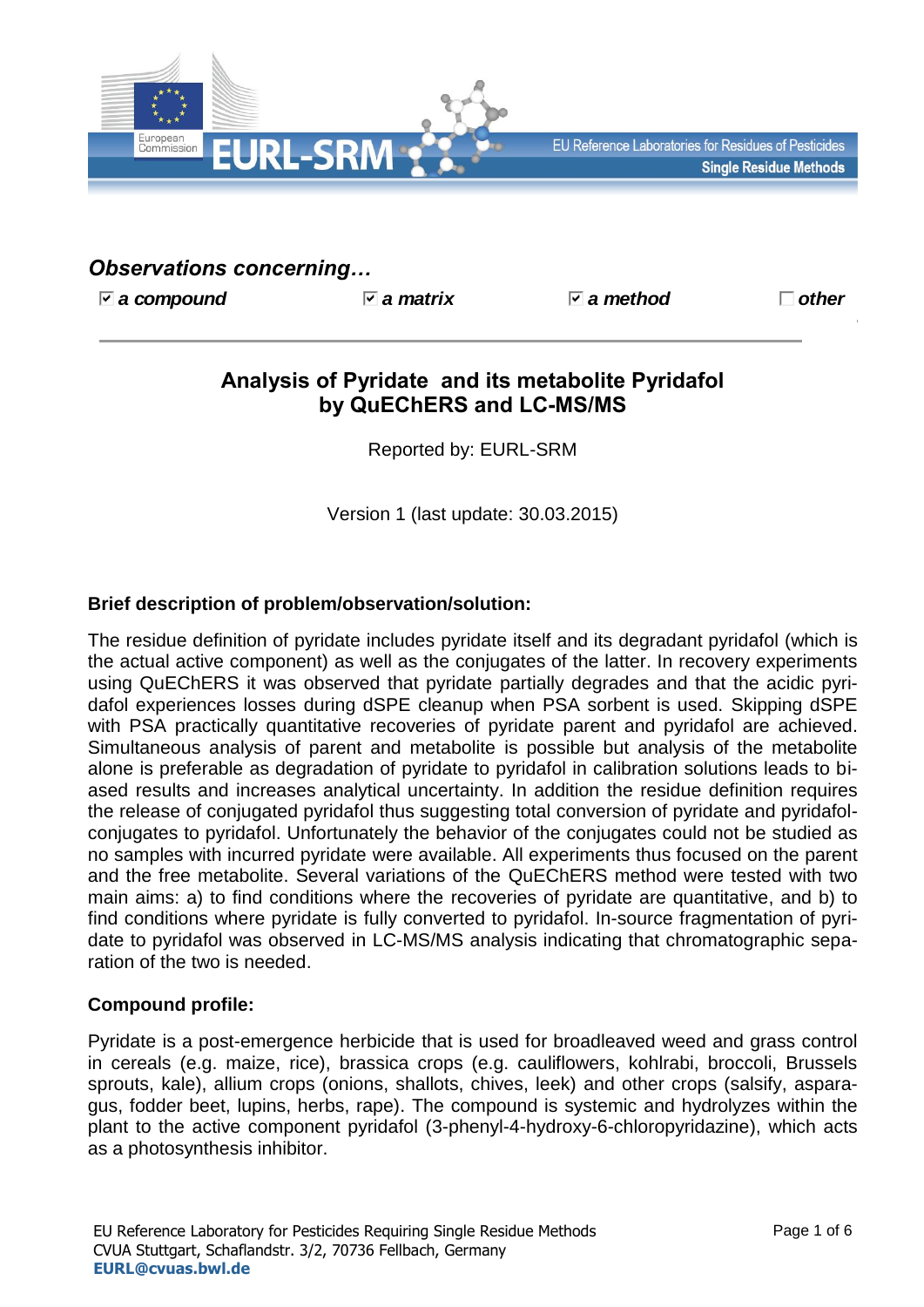

#### **Table 1:** Properties of pyridate and pyridafol at a glance

| <b>Parameter</b>             | <b>Value</b>                                                                                                                                                                                                                                     | <b>Notes</b>                                            | Pyridate                                                                |  |  |  |  |  |  |
|------------------------------|--------------------------------------------------------------------------------------------------------------------------------------------------------------------------------------------------------------------------------------------------|---------------------------------------------------------|-------------------------------------------------------------------------|--|--|--|--|--|--|
| Pka                          |                                                                                                                                                                                                                                                  |                                                         |                                                                         |  |  |  |  |  |  |
| LogP                         | 6.61<br>calcutated                                                                                                                                                                                                                               |                                                         |                                                                         |  |  |  |  |  |  |
| <b>Water solubility</b>      | 1.49                                                                                                                                                                                                                                             | $(20^{\circ}C; pH 7)$                                   |                                                                         |  |  |  |  |  |  |
| <b>Hydrolytic behavior</b>   | pH and temperature sensitive:<br><b>DT50:</b><br>• 4.9 d @ pH 4 / 25 °C,<br>• 0.44 d @ pH 4 / 50 $°C$ ,<br>$\bullet$ 0.28 d @ pH 9 / 25 °C,<br>$\bullet$ 0.3 h @ pH 9 / 50 °C                                                                    |                                                         | $CH_3(CH_2)_7S$                                                         |  |  |  |  |  |  |
| <b>ISO common name</b>       |                                                                                                                                                                                                                                                  | O-6-chloro-3-phenylpyridazin-4-yl S-octyl thiocarbonate |                                                                         |  |  |  |  |  |  |
| <b>Residue definition EU</b> | Plant Origin: Pyridate (sum of pyridate, its hydrolysis product CL 9673 (6-chloro-4-<br>hydroxy-3-phenylpyridazin) and hydrolysable conjugates of CL 9673 expressed as<br>pyridate)<br>Animal Origin: CL 9673 expressed as pyridate <sup>1</sup> |                                                         |                                                                         |  |  |  |  |  |  |
| Approved in                  | BE, CY, CZ, DE, EE, FI, FR, HU, IE, IT, LT, LU, LV, MT, NL, PL, SI, SK, UK,<br>PT in progess                                                                                                                                                     |                                                         |                                                                         |  |  |  |  |  |  |
| <b>Main metabolite</b>       |                                                                                                                                                                                                                                                  |                                                         | Pyridafol = CL 9673 = 6-chloro-3-phenylpyridazin-4-ol (ISO common name) |  |  |  |  |  |  |
|                              | $P$ ka = 6.7 (weak acid)<br>$LogP = pH dependent$<br>2.0 @ pH 4<br>$0.56 \ @pH7$<br>$-0.52$ @ pH 9                                                                                                                                               |                                                         | Pyridafol<br>HO                                                         |  |  |  |  |  |  |

## **Experiments conducted and observations:**

## **Standards:**

1

- Pyridate (purity 94%), purchased from Dr. Ehrenstorfer (Cat #: 16640000)
- Pyridafol (purity 98%) purchased from Dr. Ehrenstorfer (Cat #: 11417500)

**Note:** Stock solutions were prepared considering purity indications of the provider

<sup>1</sup> Following feeding studies pyridate was never encountered. Pyridafol was the main fraction, e.g. 70% of TRR in milk (**<http://www.efsa.europa.eu/en/efsajournal/doc/2687.pdf>**)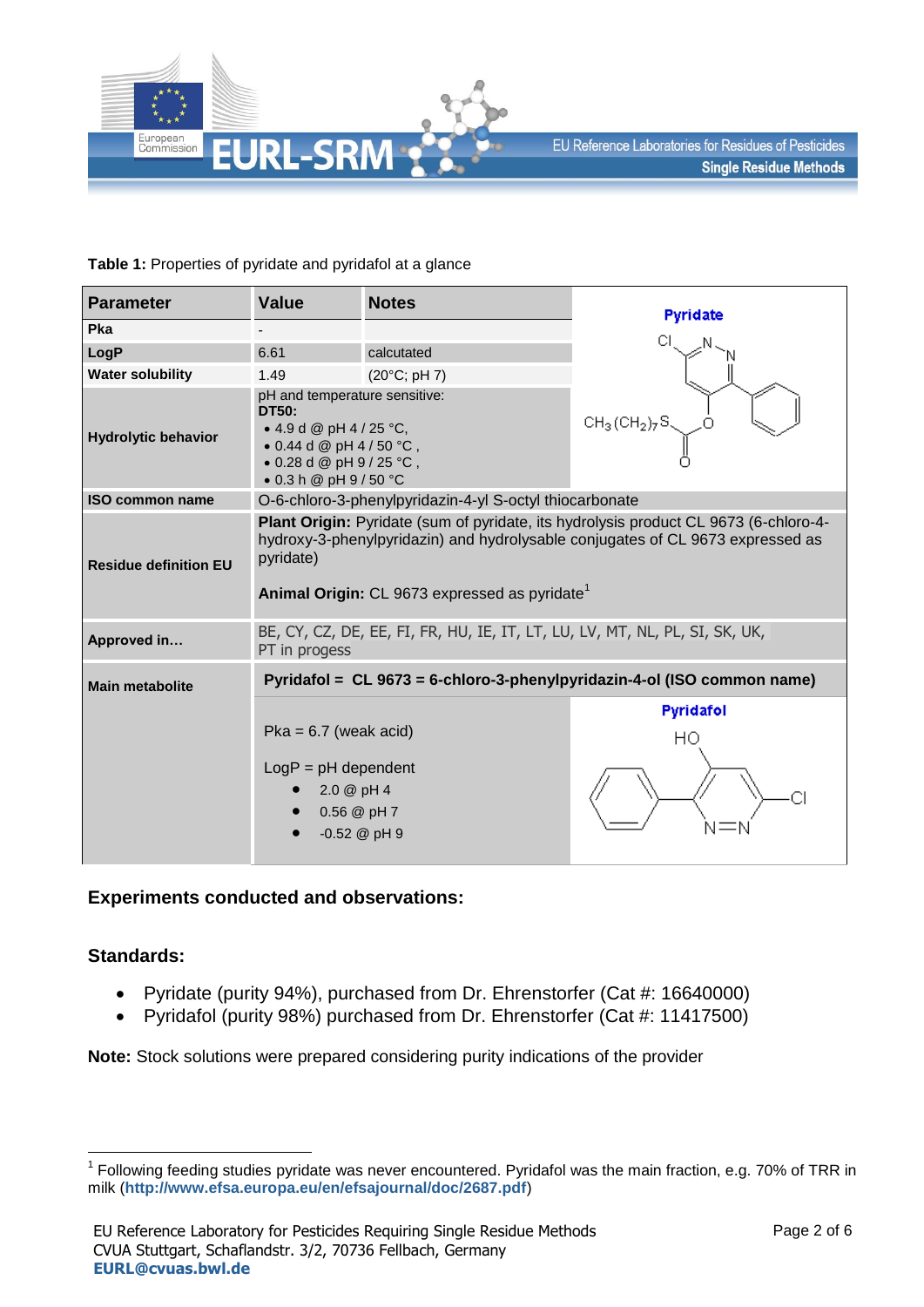

## **Extraction method:**

In order to explore the degradation behavior of pyridate during QuEChERS sample preparation a number of recovery experiments using variations of the QuEChERS method were conducted. Pyridate and pyridafol were spiked into separate sample portions and analysis was conducted by LC-MS/MS. Samples spiked with pyridate were additionaly analyzed for pyridafol to check whether the share of pyridate that is degraded during sample preparation is quantitatively transformed to pyridafol. The results of this experiment are summarized in Table 4.

#### **Measurement:**

#### **Table 2: Instrumentation details for Pyridate and Pyridafol:**

| <b>LC-MS/MS method:</b>   |                                                                   |                       |                       |  |  |  |  |  |  |  |
|---------------------------|-------------------------------------------------------------------|-----------------------|-----------------------|--|--|--|--|--|--|--|
| LC                        | <b>WATERS Acquity UPLC</b>                                        |                       |                       |  |  |  |  |  |  |  |
| <b>MS/MS</b>              | ABSCIEX API 4000 Q-Trap, run in ESI positive mode                 |                       |                       |  |  |  |  |  |  |  |
| <b>MRMs Pyridate</b>      | 379/207, 379/351, 381/209                                         |                       |                       |  |  |  |  |  |  |  |
| <b>MRMs Pyridafol</b>     | 207/68, 209/104                                                   |                       |                       |  |  |  |  |  |  |  |
| Column                    | Acquity BEH C18, 2.1x100 mm, 1.7 um                               |                       |                       |  |  |  |  |  |  |  |
| Pre-column                | Acquity BEH C18, 2.1x5 mm, 1.7 um                                 |                       |                       |  |  |  |  |  |  |  |
| <b>Mobile Phase</b>       | A: 5 mmol NH <sub>4</sub> formate in purified water + 5% Methanol |                       |                       |  |  |  |  |  |  |  |
|                           | B: 5 mmol NH <sub>4</sub> formate in Methanol                     |                       |                       |  |  |  |  |  |  |  |
| <b>Gradient</b>           | <b>Time</b>                                                       | <b>Mobile Phase A</b> | <b>Mobile Phase B</b> |  |  |  |  |  |  |  |
|                           | min                                                               | $\%$                  | $\%$                  |  |  |  |  |  |  |  |
|                           |                                                                   | 90                    | 10                    |  |  |  |  |  |  |  |
|                           |                                                                   | 10                    | 90                    |  |  |  |  |  |  |  |
|                           | 5.1                                                               | 10                    | 90                    |  |  |  |  |  |  |  |
|                           | 11                                                                | 90                    | 10                    |  |  |  |  |  |  |  |
| <b>Flow</b>               | 0.4 mL min <sup>-1</sup>                                          |                       |                       |  |  |  |  |  |  |  |
| <b>Injection volume</b>   | 2 µL, partial loop with needle overfill                           |                       |                       |  |  |  |  |  |  |  |
| <b>Column temperature</b> | $40^{\circ}$ C                                                    |                       |                       |  |  |  |  |  |  |  |
| <b>Internal Standard</b>  | Chlorpyrifos D10                                                  |                       |                       |  |  |  |  |  |  |  |

#### **Tab. 3: LC-MS/MS mass Transitions for Pyridate and Pyridafol (ESI-positive mode):**

| <b>Compound</b> | <b>Tune</b><br><b>Sensitivity</b> | <b>First</b><br><b>Mass</b> | <b>Second</b><br><b>Mass</b> | <b>DP</b>            | EP  | <b>CEP</b> | СE      |   | <b>Mode</b> |  |
|-----------------|-----------------------------------|-----------------------------|------------------------------|----------------------|-----|------------|---------|---|-------------|--|
| Pyridate        |                                   | 379                         | 207                          | 25<br>12<br>41<br>16 |     | 4          | ESI pos |   |             |  |
| Pyridate        | 2                                 | 379                         | 351                          | 41                   | 12  | 16         | 37      | 4 | ESI pos     |  |
| Pyridate        | 3                                 | 379                         | 209                          | 41                   | 12  | 16         | 27      | 4 | ESI pos     |  |
| Pyridafol       |                                   | 207                         | 68                           | 46                   | 6,5 | 14         | 29      | 4 | ESI pos     |  |
| Pyridafol       | 2                                 | 207                         | 77                           | 46                   | 6,5 | 14         | 43      | 4 | ESI pos     |  |
| Pyridafol       | 3                                 | 207                         | 104                          | 46                   | 6,5 | 14         | 49      | 4 | ESI pos     |  |
| Pyridafol       | 3                                 | 209                         | 77                           | 46                   | 6,5 | 14         | 49      | 4 | ESI pos     |  |

Note: Pyridafol can be also measured in the ESI-neg. mode. Mass transitions: 205>66; 205>35 and 207>66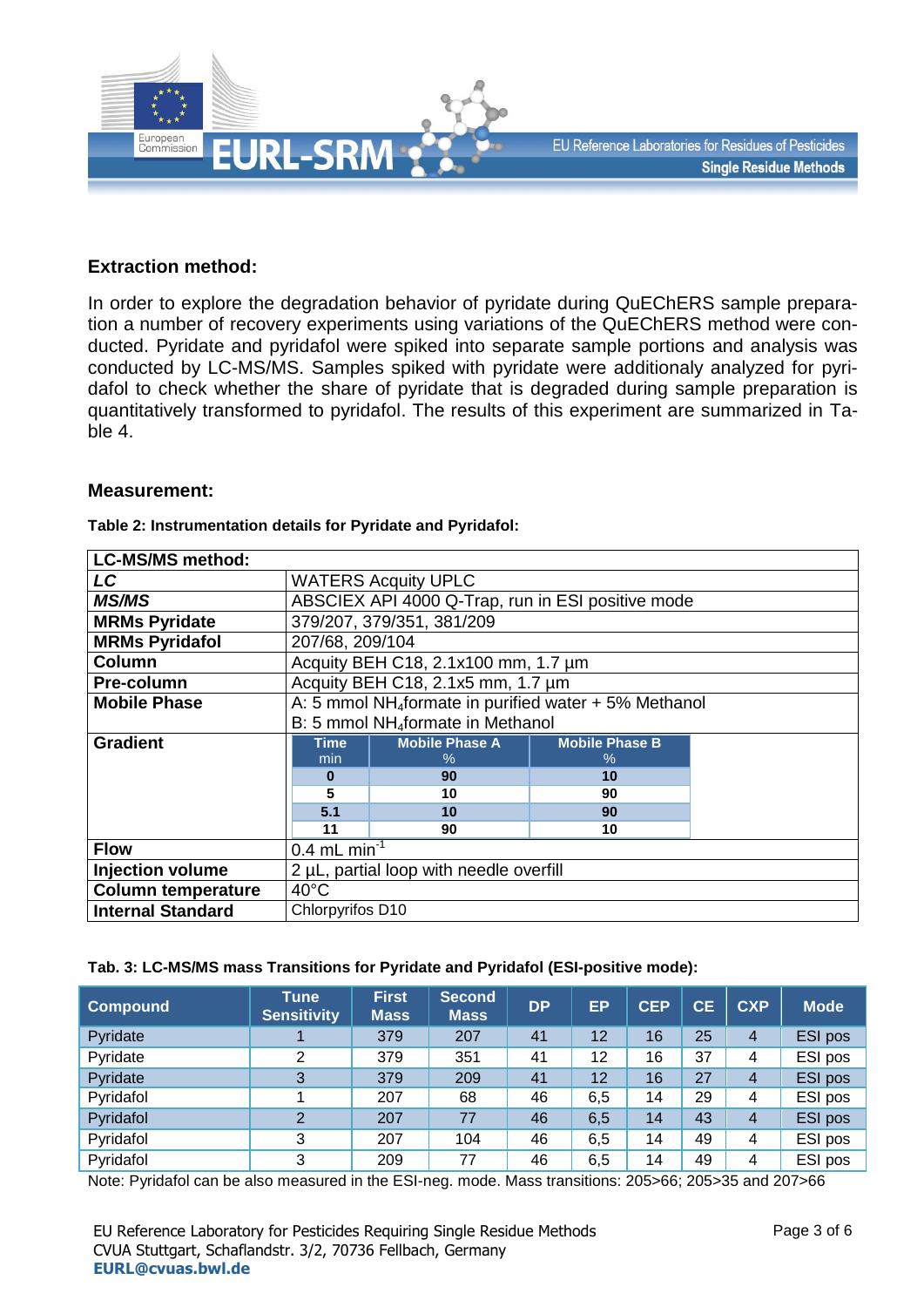

**Table 4:** Recovery rates of Pyridate and Pyridafol. In the case of Pyridate recoveries are shown for pyridate as such as well as for the "sum of Pyridate and Pyridafol expressed as Pyridate"

|                |                              | Spiked compound:<br><b>PYRIDATE</b><br>@ 0.1 mg/kg                                                                                                     |                                             |                                                              |     |                                      |                                                    |                |     | <b>Spiked compound</b><br><b>PYRIDAFOL</b><br>@ 0.1 mg/kg |                |     |
|----------------|------------------------------|--------------------------------------------------------------------------------------------------------------------------------------------------------|---------------------------------------------|--------------------------------------------------------------|-----|--------------------------------------|----------------------------------------------------|----------------|-----|-----------------------------------------------------------|----------------|-----|
|                |                              |                                                                                                                                                        | <b>Recoveries</b><br><b>Pyridate</b><br>[%] |                                                              |     | <b>Recoveries</b><br>Pyridate<br>[%] |                                                    |                |     | <b>Recoveries</b><br>Pyridafol<br>[%]                     |                |     |
|                |                              | (Remaining<br>Pyridate)                                                                                                                                |                                             | (Pyridafol formed<br>during extraction<br>expr. as Pyridate) |     |                                      | <b>Total</b><br>recovery<br>$(\Sigma \varnothing)$ |                |     |                                                           |                |     |
| #              | <b>Matrix</b>                | <b>QuEChERS-Conditions</b>                                                                                                                             | $n_1$                                       | n <sub>2</sub>                                               | Ø   | $n_1$                                | n <sub>2</sub>                                     | Ø              |     | $n_1$                                                     | n <sub>2</sub> | Ø   |
|                | <b>Raspberry</b><br>(acidic) | As CEN 15662, without cleanup                                                                                                                          | 103                                         | 103                                                          | 103 | $\overline{2}$                       | 2                                                  | $\mathbf{2}$   | 105 | 102                                                       | 110            | 106 |
| $\overline{2}$ | <b>Cucumber</b>              | As CEN 15662, without cleanup                                                                                                                          | 102                                         | 101                                                          | 101 | 2                                    | 2                                                  | $\overline{2}$ | 104 | 95                                                        | 93             | 94  |
| 3              | <b>Cucumber</b>              | As CEN 15662 (standard method)<br>(with dSPE using PSA + immedi-<br>ate acidification with formic acid)                                                | 72                                          | 75                                                           | 74  | 28                                   | 27                                                 | 27             | 101 | 83                                                        | 83             | 83  |
| 4              | <b>Cucumber</b>              | As CEN 15662 but acidification w.<br>formic acid after 1 hour                                                                                          | 64                                          | 59                                                           | 62  | 35                                   | 36                                                 | 35             | 97  | 82                                                        | 81             | 82  |
| 5              | <b>Cucumber</b>              | As CEN 15662 but acidification w.<br>formic acid after 7 hours                                                                                         | 33                                          | 29                                                           | 31  | 81                                   | 81                                                 | 81             | 112 | 83                                                        | 81             | 82  |
| 6              | <b>Cucumber</b>              | QuEChERS (modified)<br>(EURL-Method for Chlorothalonil <sup>2</sup><br>involving acidification w. sulfuric<br>acid prior to extraction)                | 103                                         | 99                                                           | 101 | $\overline{2}$                       | 2                                                  | $\mathbf{2}$   | 103 | 90                                                        | 94             | 92  |
| 7              | <b>Cucumber</b>              | QuEChERS (modified)<br>(EURL-method for Nicotine involv-<br>ing add. of NaOH prior to extraction<br>to reach pH $\sim$ 11) and no cleanup <sup>3</sup> | $\Omega$                                    | 0                                                            | 0.0 | 109                                  | 111                                                | 110            | 110 | 91                                                        | 91             | 91  |

## **In-source fragmentation**

Considerable in-source fragmentation of pyridate to pyridafol was noticed in LC-MS/MS resulting in large signals at the mass-traces of pyridafol. For example: injecting a pyridate at ca. 0.1 µg/mL in the ESI pos. mode resulted in a pyridafol signal at the retention time of pyridate corresponding to ca. 0.08 µg/mL pyridate (following mathematic conversion of pyridafol to pyridate), see Figure 1. In-source fragmentation seems to take place reproducibly thus accuracy of measurement is not affected. However, in case the pyridafol signal formed through insource fragmentation is missallocated to pyridafol as such would result in an excessive overestimation of total pyridate. This should particularly be kept track of where pyridafol is measured in the ESI-neg. mode without having a feedback on the retention time of pyridate.

 2 **[http://www.crl-pesticides.eu/library/docs/srm/meth\\_QuEChERSforChlorothalonil\\_2010.PDF](http://www.crl-pesticides.eu/library/docs/srm/meth_QuEChERSforChlorothalonil_2010.PDF)**

<sup>3</sup> **[http://www.crl-pesticides.eu/library/docs/srm/meth\\_NicotineMushrooms\\_CrlFvCrlSrm.pdf](http://www.crl-pesticides.eu/library/docs/srm/meth_NicotineMushrooms_CrlFvCrlSrm.pdf)**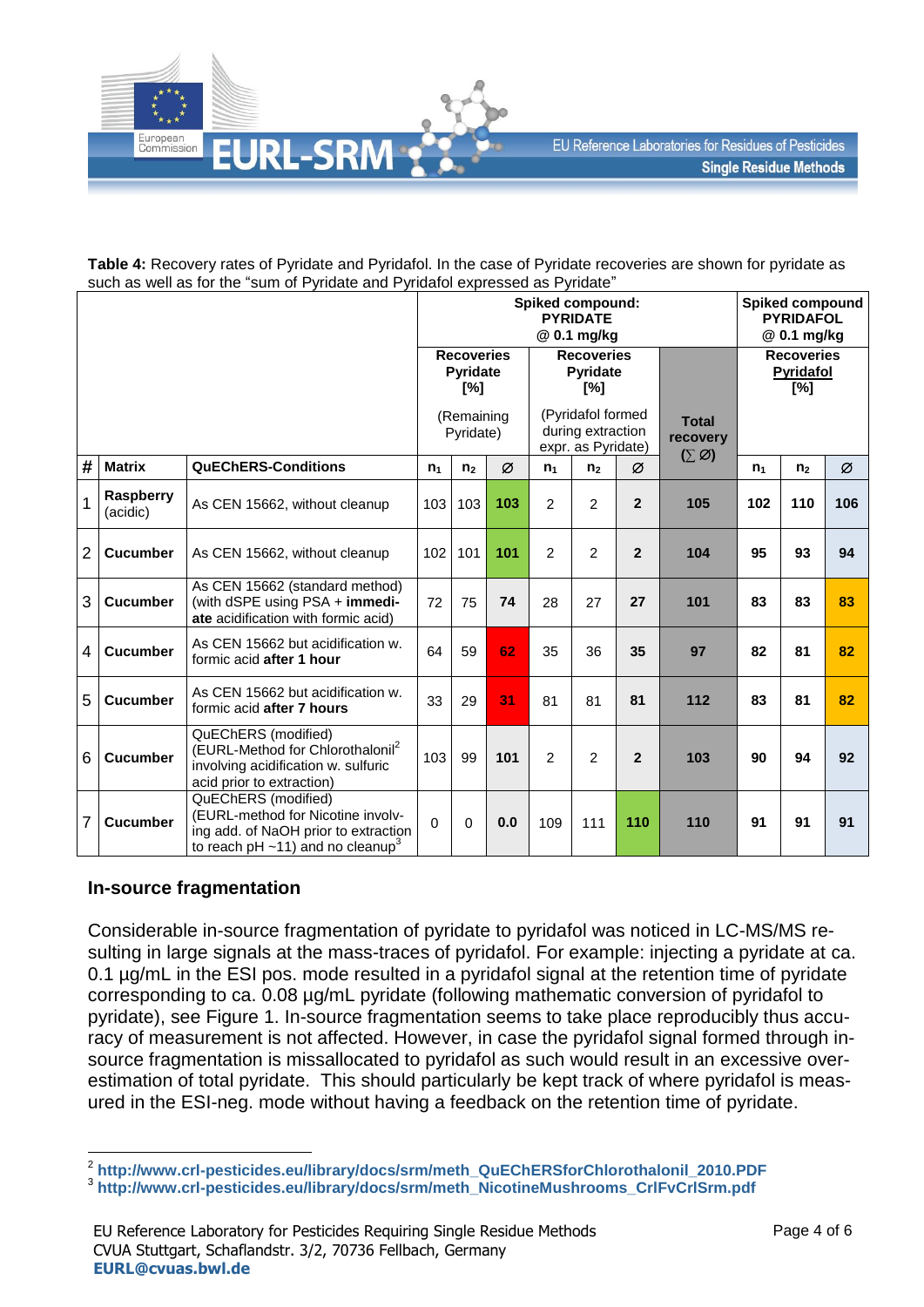

**Figure 1:** Chromatograms of Pyridate and Pyridafol resulting after a recovery experiment of pyridate at 0.1 mg/kg on cucumber using QuEChERS but without any cleanup step (no PSA), ( #2, n1 in Table 4).



**Figure 2:** Chromatograms of Pyridate and Pyridafol resulting after a recovery experiment of pyridate at 0.1 mg/kg on cucumber using QuEChERS without dSPE using PSA but with delayed re-acidification ( #5, n1 in Table 4).